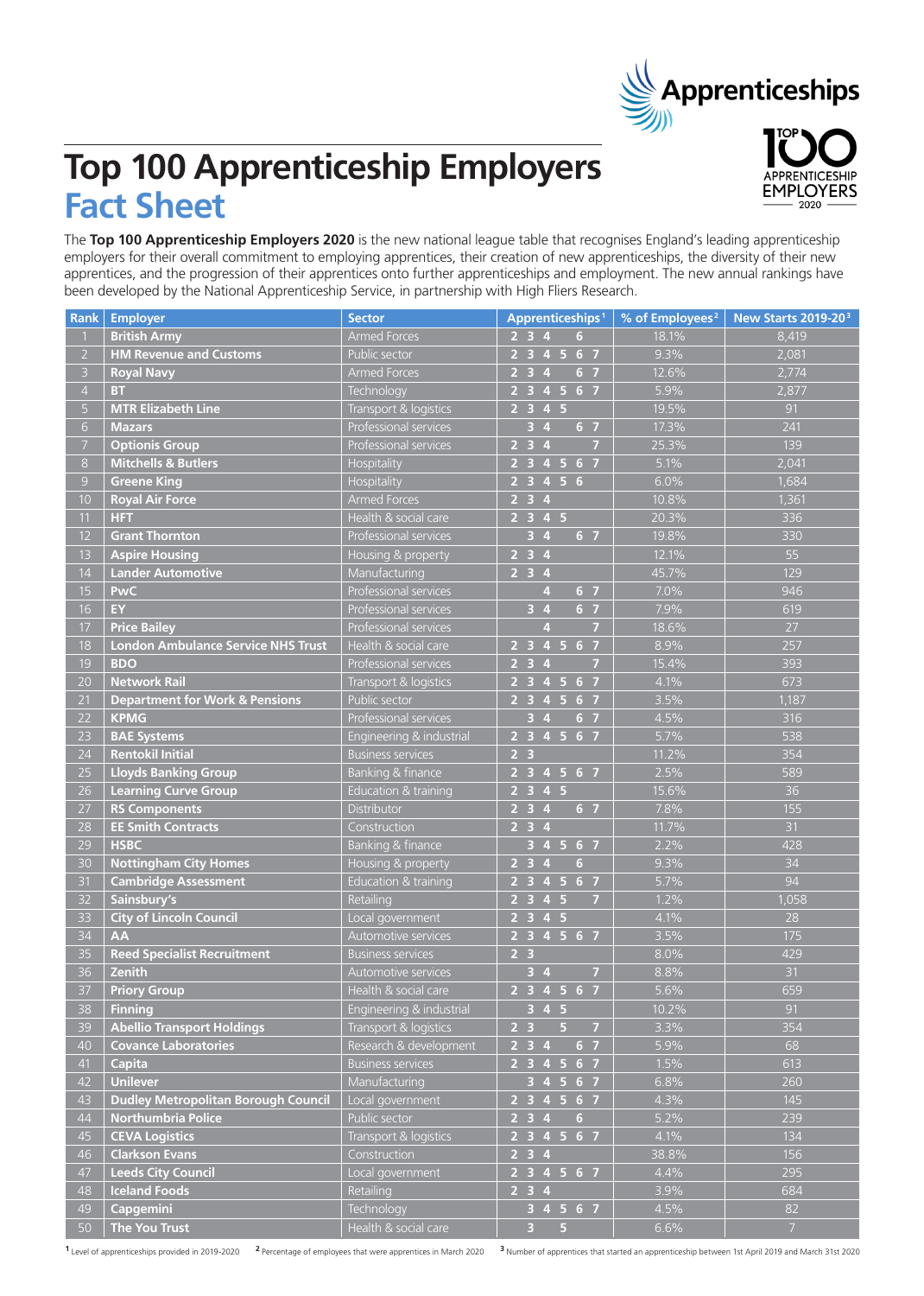#### **Top 100 Apprenticeship Employers Fact Sheet**

| <b>Rank</b> | <b>Employer</b>                                  | <b>Sector</b>            | Apprenticeships <sup>1</sup>                                                                    | % of Employees <sup>2</sup> | New Starts 2019-20 <sup>3</sup> |
|-------------|--------------------------------------------------|--------------------------|-------------------------------------------------------------------------------------------------|-----------------------------|---------------------------------|
| 51          | <b>Willis Towers Watson</b>                      | Professional services    | 6 <sub>7</sub><br>$3\quad 4$                                                                    | 3.7%                        | 143                             |
| 52          | Aon                                              | Professional services    | 2 3 4 5 6 7                                                                                     | 6.4%                        | 272                             |
| 53          | <b>Manufacturing Technology Centre</b>           | Research & development   | 2 <sub>3</sub>                                                                                  | 5.5%                        | 18                              |
| 54          | <b>FCDO Services</b>                             | Public sector            | $2 \t3 \t4$<br>6 <sub>7</sub>                                                                   | 5.4%                        | 25                              |
| 55          | <b>AJ Bell</b>                                   | Banking & finance        | 2 3 4 5 6                                                                                       | 6.8%                        | 41                              |
| 56          | <b>Essentra</b>                                  | Manufacturing            | 2 3 4 5 6 7                                                                                     | 7.3%                        | 30                              |
| 57          | <b>CPI</b>                                       | Research & development   | $3$ 4 5 6 7                                                                                     | 7.5%                        | 17                              |
| 58          | <b>Greater Manchester Combined Authority</b>     | Local government         | $\overline{3}$<br>4 <sub>5</sub><br>$\overline{7}$                                              | 11.4%                       | 80                              |
| 59          | <b>Flagship Group</b>                            | Housing & property       | 2 3 4 5 6 7                                                                                     | 5.9%                        | 74                              |
| 60          | <b>Valuation Office Agency</b>                   | Public sector            | 2 3 4 5 6                                                                                       | 5.6%                        | 119                             |
| 61          | <b>Hertfordshire County Council</b>              | Local government         | 2 3 4 5 6 7                                                                                     | 3.0%                        | 169                             |
| 62          | <b>Liverpool Hospitals NHS Foundation Trust</b>  | Health & social care     | 2 3 4 5 6 7                                                                                     | 3.6%                        | 140                             |
| 63          | <b>AECOM</b>                                     | Engineering & industrial | 2 3 4 5 6 7                                                                                     | 5.3%                        | 199                             |
| 64          | <b>HML</b>                                       | Housing & property       | 2345<br>$\overline{7}$                                                                          | 9.0%                        | 19                              |
| 65          | <b>ASDA</b>                                      | Retailing                | 2 3 4 5 6 7                                                                                     | 1.0%                        | 691                             |
| 66          | <b>London &amp; South Eastern Railway</b>        | Transport & logistics    | 2 <sub>3</sub><br>$\overline{7}$                                                                | 6.5%                        | 140                             |
| 67          | <b>Apollo Motor Group</b>                        | Automotive services      | 2 <sub>3</sub>                                                                                  | 7.3%                        | 18                              |
| 68          | <b>South Tees Hospitals NHS Foundation Trust</b> | Health & social care     | 2 3 4 5 6 7                                                                                     | 3.0%                        | 205                             |
| 69          | <b>Vinci</b>                                     | Construction             | 2 3 4 5 6 7                                                                                     | 6.5%                        | 162                             |
| 70          | <b>PepsiCo</b>                                   | Manufacturing            | $2 \t3 \t4$                                                                                     | 8.7%                        | 282                             |
| 71          | <b>BGL Group</b>                                 | Banking & finance        | 2 3 4 5 6 7                                                                                     | 6.4%                        | 108                             |
| 72          | <b>Taylor Wimpey</b>                             | Construction             | 2 3 4 5                                                                                         | 9.3%                        | 453                             |
| 73          | <b>Department for Education</b>                  | Public sector            | 2 3 4 5 6 7                                                                                     | 5.4%                        | 166                             |
| 74          | <b>Home Group</b>                                | Health & social care     | 2 <sub>3</sub><br>5 <sub>5</sub><br>6 <sub>7</sub><br>$\overline{4}$                            | 4.5%                        | 102                             |
| 75          | <b>Tesco</b>                                     | Retailing                | 234<br>$-5$<br>6                                                                                | 0.4%                        | 892                             |
| 76          | <b>ISG</b>                                       | Construction             | 2 <sub>3</sub><br>5 <sub>5</sub><br>6 7<br>$\overline{4}$                                       | 5.2%                        | 38                              |
| 77          | <b>UKAEA</b>                                     | Research & development   | 2 <sub>3</sub><br>$\overline{5}$<br>6 7<br>$\overline{4}$                                       | 7.3%                        | 37                              |
| 78          | <b>Arup</b>                                      | Engineering & industrial | $\sqrt{5}$<br>6 <sub>7</sub><br>3<br>$\overline{4}$                                             | 4.5%                        | 81                              |
| 79          | <b>Medway Council</b>                            | Local government         | $\overline{5}$<br>$\overline{2}$ $\overline{3}$<br>6 7<br>$\overline{4}$                        | 6.1%                        | 99                              |
| 80          | Co-op                                            | Retailing                | $\overline{5}$<br>2 <sub>3</sub><br>6 7<br>$\overline{4}$                                       | 1.7%                        | 748                             |
| 81          | <b>Bentley Motors</b>                            | Manufacturing            | $\overline{5}$<br>6 <sub>7</sub><br>$\overline{3}$<br>$\overline{4}$                            | 5.1%                        | 86                              |
| 82          | <b>Chesterfield Borough Council</b>              | Local government         | $\overline{5}$<br>$\overline{2}$ 3<br>6 <sub>7</sub>                                            | 4.6%                        | 30                              |
| 83          | <b>Rochdale Borough Council</b>                  | Local government         | $\overline{5}$<br>6 <sub>7</sub><br>$\overline{\mathbf{3}}$<br>2 <sup>1</sup><br>$\overline{4}$ | 4.7%                        | 71                              |
| 84          | <b>Salts Healthcare</b>                          | Manufacturing            | $\sqrt{5}$<br>$\overline{\mathbf{3}}$<br>6<br>2 <sup>1</sup><br>$\overline{4}$                  | 8.9%                        | 30                              |
| 85          | <b>Bupa</b>                                      | Health & social care     | $\overline{5}$<br>2 <sup>1</sup><br>$\overline{7}$<br>$\overline{\mathbf{3}}$<br>$\overline{4}$ | 4.0%                        | 801                             |
| 86          | <b>Motus Commercials</b>                         | Automotive services      | $2$ 3 4 5                                                                                       | 8.3%                        | 93                              |
| 87          | <b>Marks &amp; Spencer</b>                       | Retailing                | 2345<br>$\overline{7}$                                                                          | 1.5%                        | 509                             |
| 88          | <b>NG Bailey</b>                                 | Engineering & industrial | 2 3 4 5 6 7                                                                                     | 9.7%                        | 99                              |
| 89          | <b>Hewlett Packard Enterprise</b>                | Technology               | 3 4 5 6                                                                                         | 4.4%                        | 50                              |
| 90          | <b>Barchester Healthcare</b>                     | Health & social care     | 234                                                                                             | 2.7%                        | 308                             |
| 91          | <b>Durham County Council</b>                     | Local government         | 2 3 4 5 6 7                                                                                     | 2.3%                        | 272                             |
| 92          | <b>Gemini Accident Repair Centres</b>            | Automotive services      | $\overline{2}$ 3 4                                                                              | 8.2%                        | 15                              |
| 93          | <b>Kier Group</b>                                | Construction             | $2$ 3 4 5 6 7                                                                                   | 4.4%                        | 406                             |
| 94          | <b>Salford City Council</b>                      | Local government         | 2 3 4 5 6 7                                                                                     | 4.8%                        | 158                             |
| 95          | <b>Voyage Care</b>                               | Health & social care     | 2 <sub>3</sub><br>56                                                                            | 3.2%                        | 296                             |
| 96          | <b>RSA</b>                                       | Banking & finance        | 2 3 4 5 6 7                                                                                     | 6.2%                        | 187                             |
| 97          | <b>Skanska</b>                                   | Construction             | 2 3 4 5 6 7                                                                                     | 4.4%                        | 86                              |
| 98          | <b>Liverpool City Region Combined Authority</b>  | Local government         | 3 4 5 6 7                                                                                       | 6.4%                        | 28                              |
| 99          | <b>Babcock International Group</b>               | Engineering & industrial | 2 3 4 5 6 7                                                                                     | 5.0%                        | 391                             |
| 100         | <b>Princess Yachts</b>                           | Manufacturing            | 2 3 4 5 6 7                                                                                     | 4.8%                        | 79                              |

1 Level of apprenticeships provided in 2019-2020 <sup>2</sup> Percentage of employees that were apprentices in March 2020 <sup>3</sup> Number of apprentices that started an apprenticeship between 1st April 2019 and March 31st 2020

# **Entry Criteria**

Entries for the **Top 100 Apprenticeship Employers** were open to apprenticeship employers with a minimum of 250 employees and 25 apprentices. Each employer provided four key pieces of data – the total number of apprentices it employed in March 2020, the number of apprentices that started an apprenticeship with the employer from 1st April 2019 to 31st March 2020, the diversity of these new apprentices, and the number of



apprentices that successfully completed apprenticeships during the year and went on to further employment with the employer. The number of apprentices employed and the new apprenticeship starts were weighted according to the size of the employers' workforce. Employers' entry data was independently verified and scored, and used to calculate the 2020 rankings.